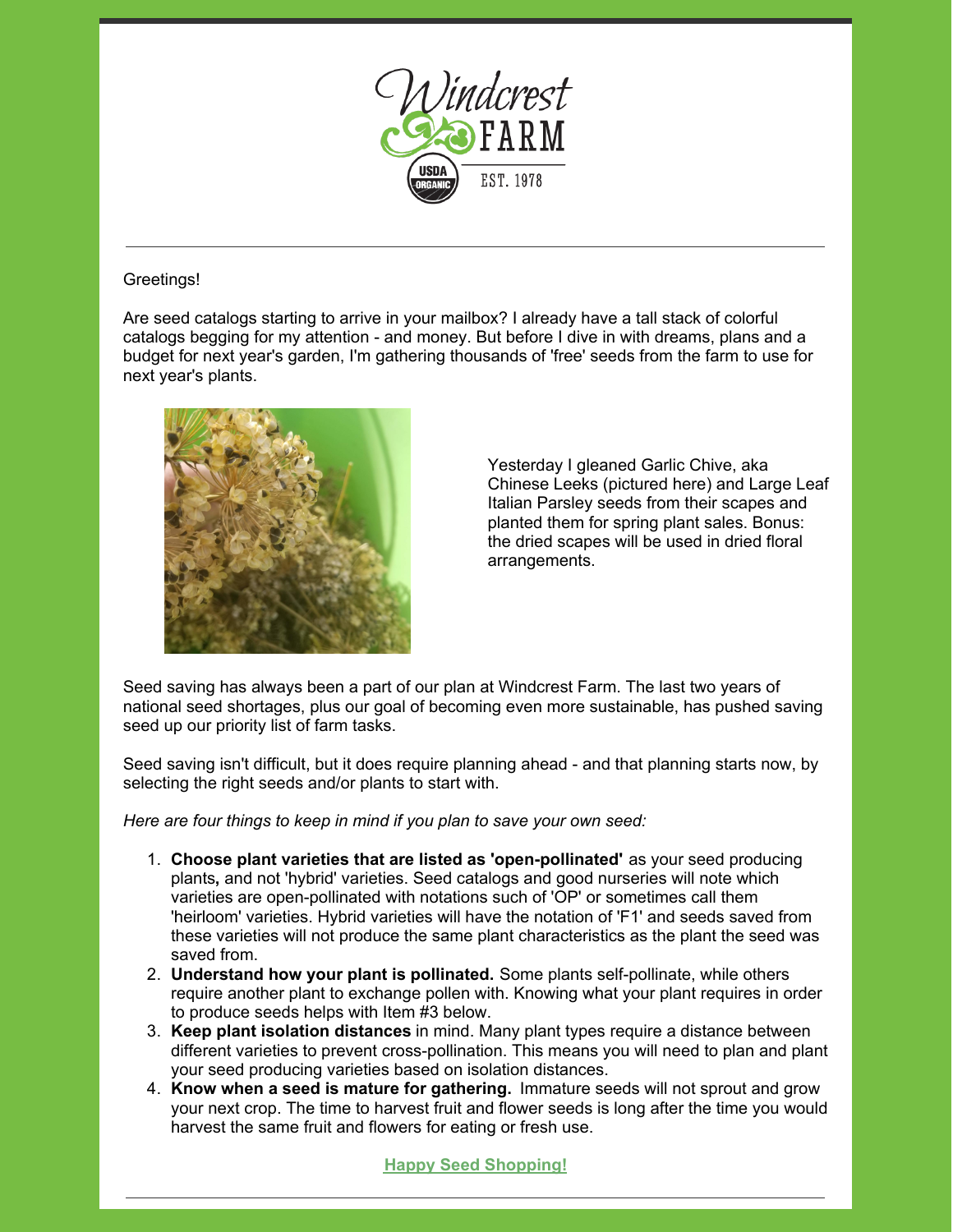## **On The Farm**

Beginning in late November, the pace at the farm turns from the rush of production to a time for reflection and much needed rest, with bursts of renovation and repair in between. Our seed starting greenhouse, known as Little Greenhouse (LG) got a new plastic covering and the wood framing boards were replaced by aluminum. Ray has been re-wiring LG as well as making other upgrades and improvements. The on-farm Garden Center, which was created this April, continues to expand and evolve and will be ready to welcome more visitors in 2022.

We are re-opening the Windcrest Learn & Grow Garden School in 2022. We have welcomed so many new gardeners into our world during the pandemic and we are excited to offer our support to both new and seasoned gardeners with fundamental and advanced workshops and some creative classes as well. With all there is to offer, I will devote an entire newsletter to our 2022 classes.

Speaking of creative, in addition to finishing 2021 paperwork and planning for 2022, I'm taking some time to be creative as well as productive. The ['Bloom](https://store.windcrestorganics.com/Farm-Crafts-s/258.htm) Room', which was also a 2021 addition to the farm, is still brimming with dried flowers and other beautiful plant material, so it's time to make some fun gifts and decorations. Below are a few examples of my Bloom Room **Creations** 



## **Bloom Room [Creations](https://store.windcrestorganics.com/Farm-Crafts-s/258.htm)**



Windcrest Farm is located in Monroe, NC. Established in 1978, we provide Charlottemetro families, farmers, restaurants and local businesses with USDA Certified Organic flowers, herbs, fruits, produce, and specialty products such as fresh baby ginger and turmeric.

If you have a special request, please let us know. Our Custom Grow program can help assure you get the freshest products grown just for you. Contact Mary at **[mroberts@WindcrestOrganics.com](mailto:mroberts@WindcrestOrganics.com)**

**Mary Roberts The Second Season Farmer**

Your comments help us create the best farm experiences and your reviews help others decide if our farm is the best in what we offer!

If you can take a moment to let us know your thoughts through a product review or comment, we would appreciate it.